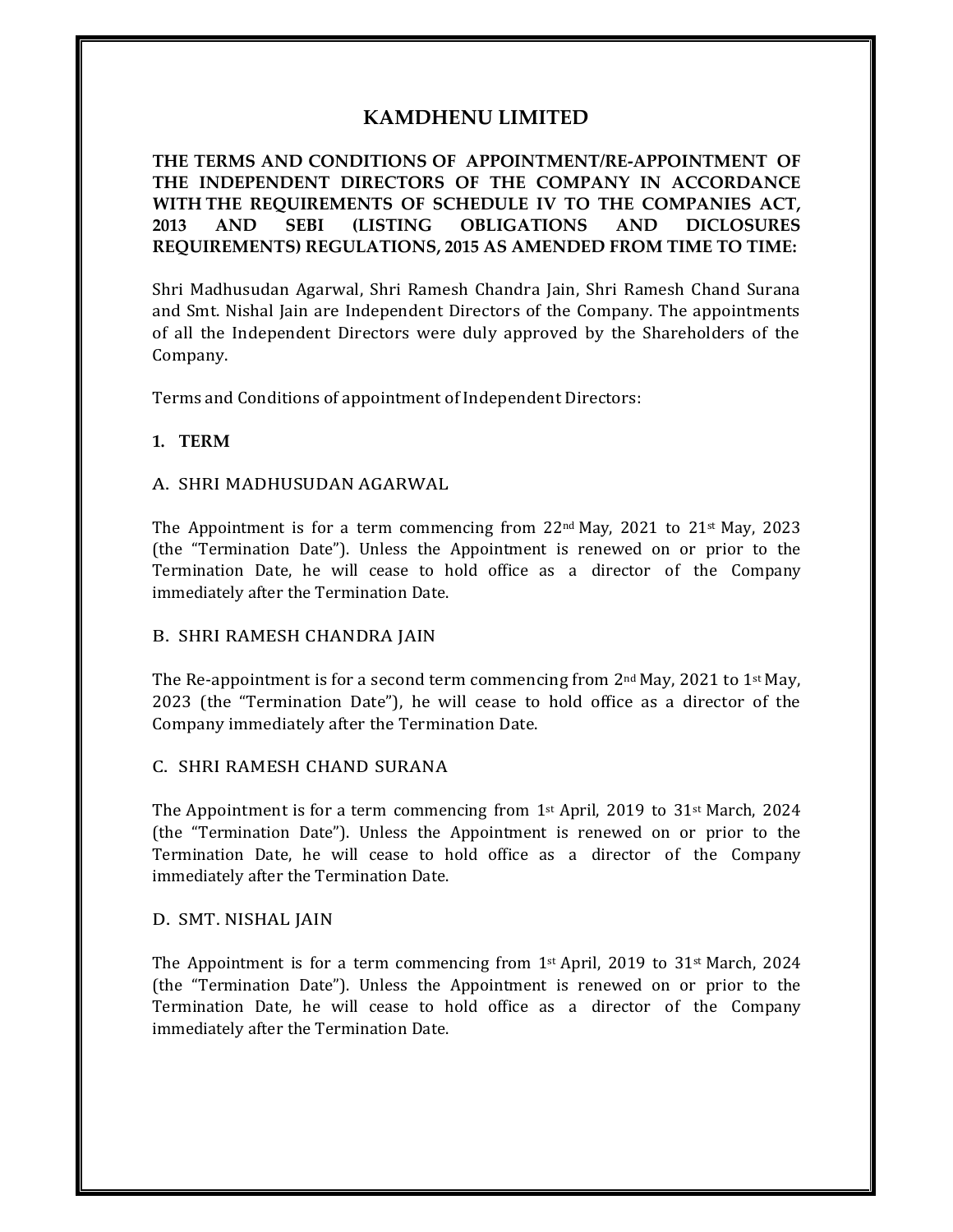## **2. OTHER TERMS AND CONDITIONS**

## **A. Preliminary**

Appointment is subject to the following:

- a) During your tenure as an Independent Director, he/she will have to submit a declaration at the beginning of every Financial Year under Section 149 (7) of the Companies Act, 2013 ("Act") and SEBI Listing Regulations, stating that he/she meet the criteria ofIndependence.
- b) So long as he/she is an Independent Director of the Company, the number of companies in which he/she holds office as a Director or a chairman or committee member will not exceed the limit stipulated under the Act and SEBI Listing Regulations.
- c) So long as he/she is an Independent Director of the Company, he/she will ensure that he/she do not get disqualified to act as a Director pursuant to the provisions of Section 164 of the Act and any other Act, Statutes etc.
- d) He/she will ensure compliance with other provisions of the Act and SEBI Listing Regulations as applicable to him/her as an Independent Director.
- e) If circumstances change, and he believes that his/her independence will be in doubt, he/she should discuss the same with the Chairman of the Company as soon as practicable.

## **3. COMMITTEES**

During the Appointment, the Independent Director may be required to serve on one or more of the committees of the Board including Audit Committee, Nomination and Remuneration Committee, Corporate Social Responsibility Committee and Stakeholders Relationship Committee, as the Board may decide.

## **4. CODE OF CONDUCT AND DUTIES AND RESPONSIBILITIES**

- A. He/she will abide by the Company's Code of Ethics and Business Principles Applicable to Non-Executive Directors and business principles to the extent applicable to an Independent Director of the Company.
- B. He/she will abide by the guidelines of professional conduct, role, function and duties as an Independent Directors provided in Schedule IV of the Companies Act, 2013.
- C. He/she will not hold office as a Director or any other office in a competing firm/entity.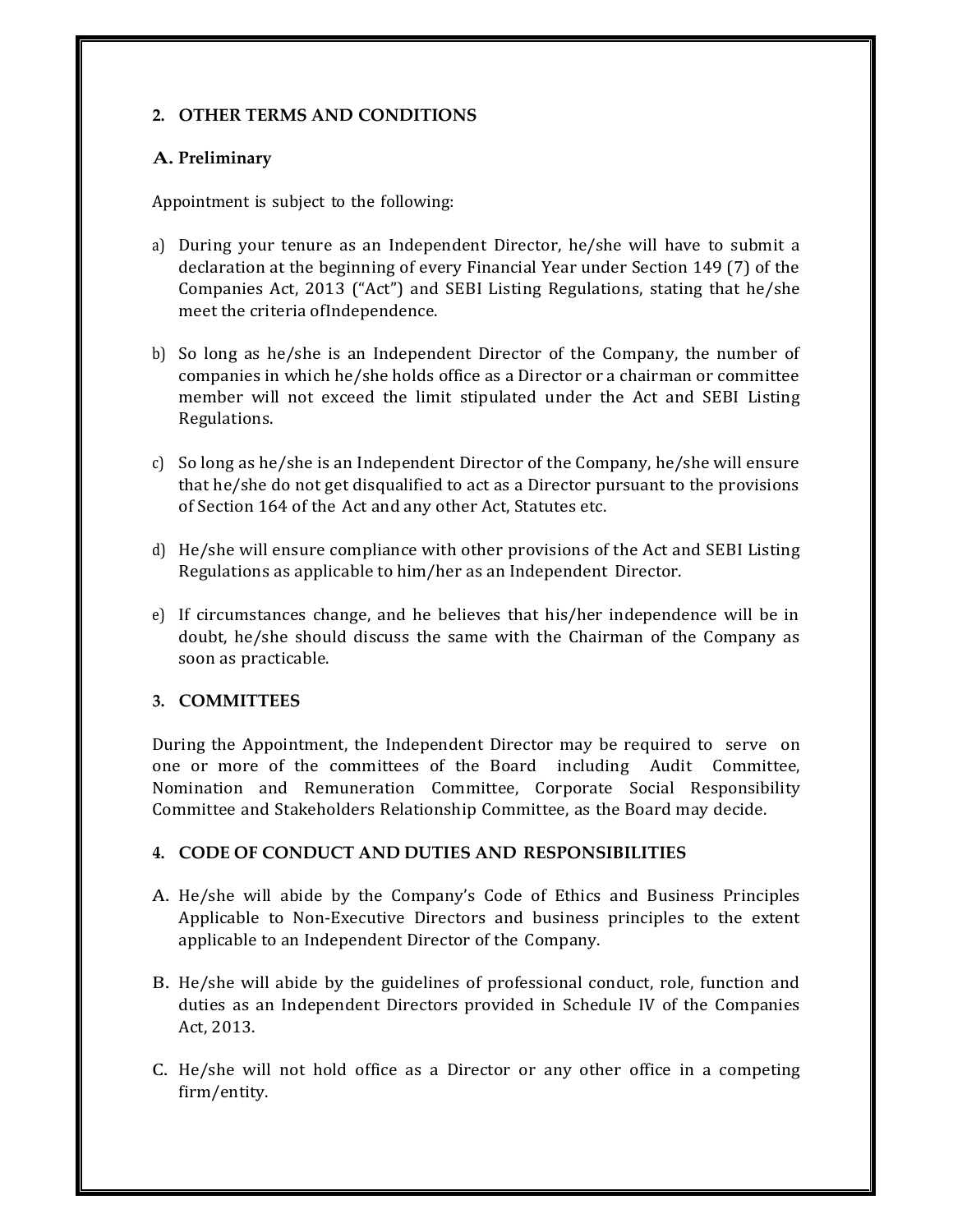- D. He/she are expected to stay updated on how best to discharge his/her roles, responsibilities, and duties and liabilities, as an Independent Director of the Company under applicable law, including keeping abreast of current changes and trends in economic, political, social, financial, legal and corporate governance practices.
- E. He/she is expected to:
	- a) take decisions objectively and solely in the interests of the Company;
	- b) facilitate Company's adherence to high standards of ethics and corporate behavior;
	- c) guide the Board in monitoring the effectiveness of the Company's governance practices and to recommend changes, required if any;
	- d) guide the Board in monitoring and managing potential conflicts of interest of Management, Board Members and Stakeholders, including misuse of corporate assets and abuse in related party transactions;
	- e) guide the Board in ensuring the integrity of the Company's accounting and financial reporting systems, including the independent audit, and that appropriate systems of control are in place, in particular, systems for risk management, financial and operational control, and compliance with the law and relevant standards.

### **5. PERFORMANCE EVALUATION**

The reappointment or extension of term and remuneration will be decided by theBoard, pursuant to a performance evaluation carried out by the Board.

### **6. REMUNERATION**

Annual remuneration will be as under:

- A. Sitting fees for attending each meeting of the Board and its Committees as may be determined by the Board from time to time, and
- B. He/she will be entitled to reimbursement of expenses incurred by him/her in connection with attending the Board meetings, Board Committee meetings, general meetings and in relation to the business of the Company towards hotel accommodation, travelling and other out-of-pocket expenses.
- C. Pursuant to applicable law, he/she will not be entitled to any stock options.